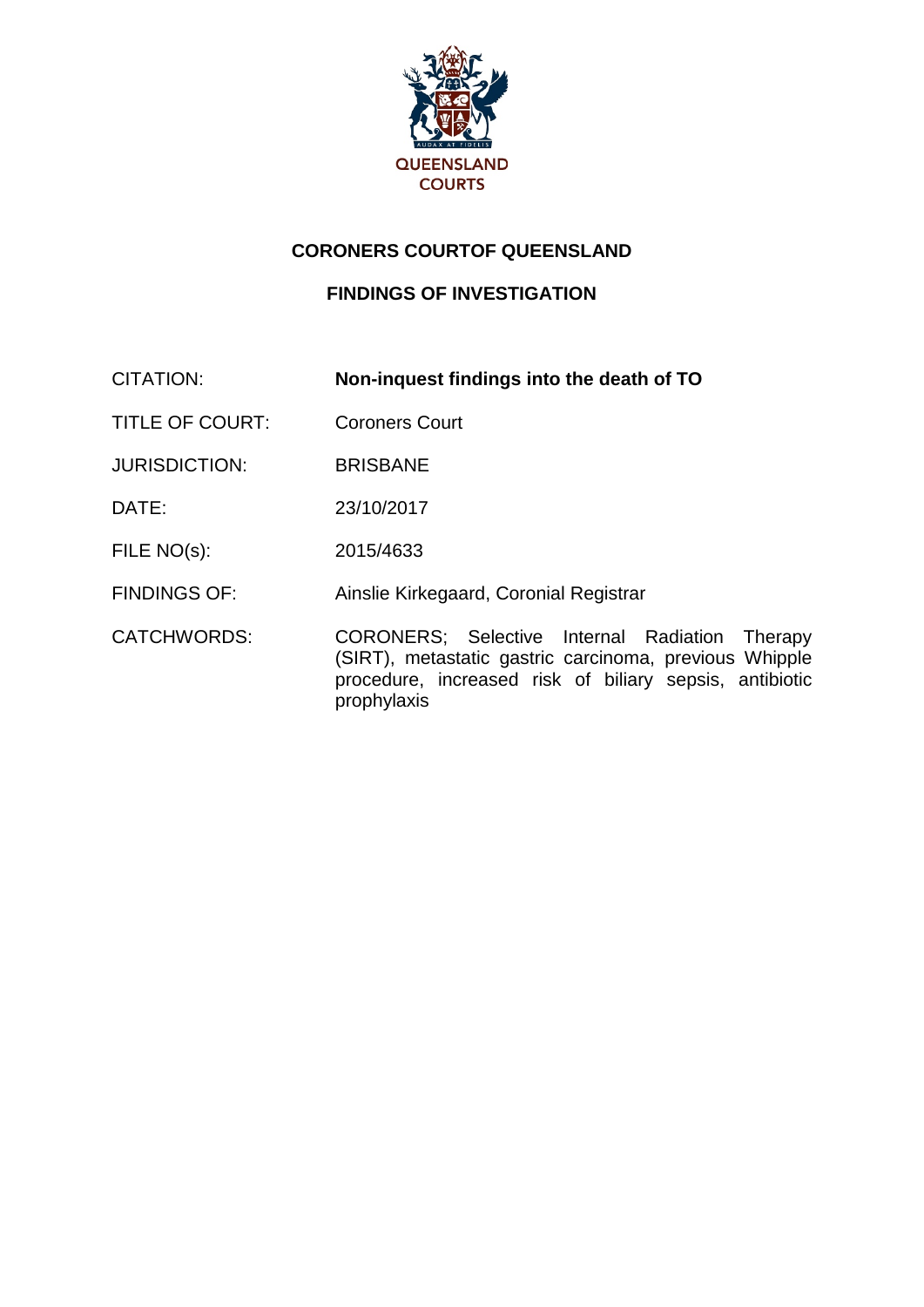# **Table of Contents**

<span id="page-1-0"></span>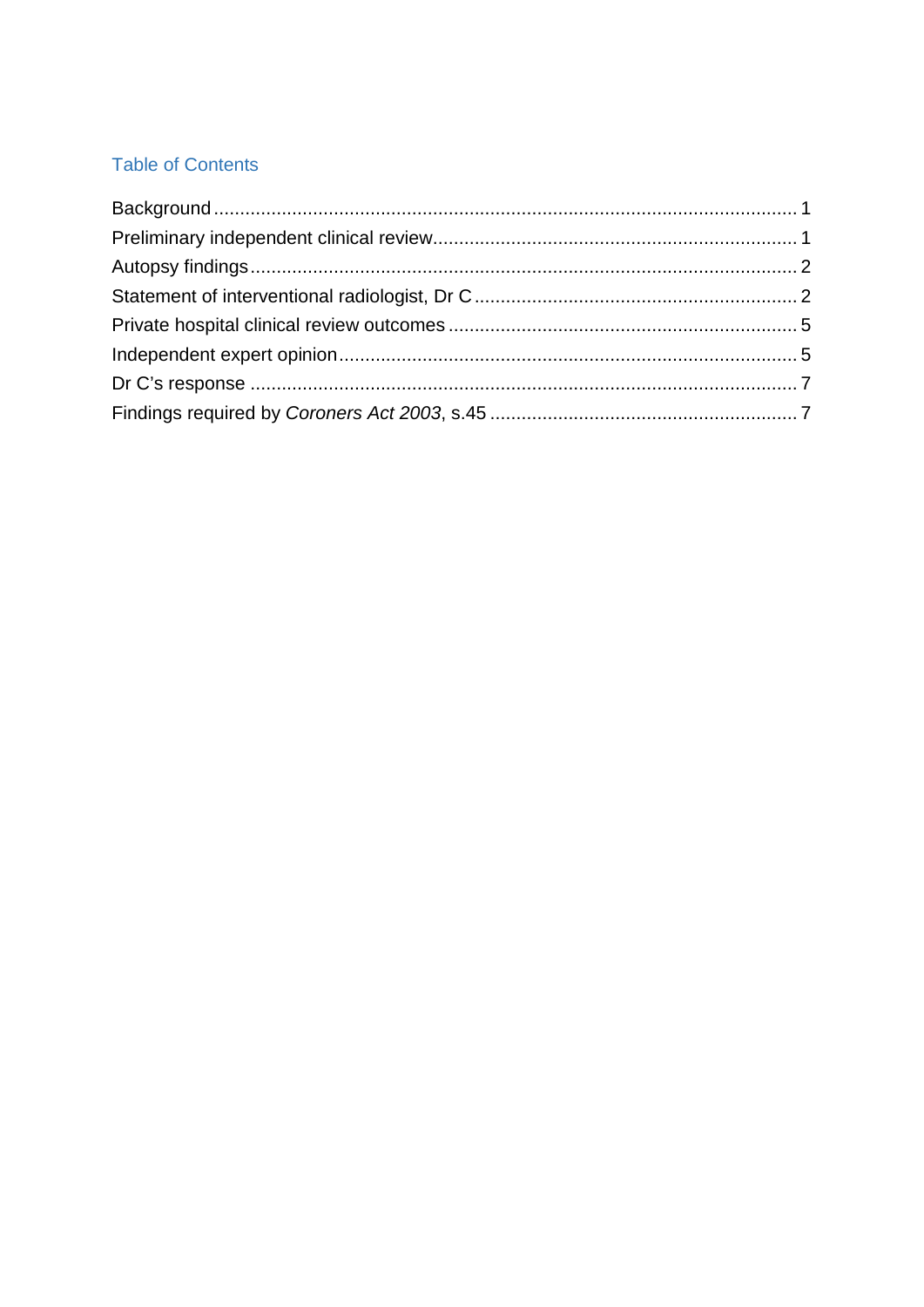### **Background**

TO was a 73 year old man who died at the regional public hospital on 21 November 2015. He ordinarily resided at 368 Dungannan Road, Sandy Camp.

TO's death was reported to the coroner because of concerns he may have died from complications of selective internal radiation therapy (SIRT) for metastatic gastric carcinoma performed at a metropolitan private hospital on 18 November 2015.

SIRT is a treatment modality for tumours of the liver in which radioactive microspheres are inserted via a catheter into the blood vessel in the groin. The radioactive microspheres lodge within small vessels within the liver and exert their effect on tumour cells.

#### **Preliminary independent clinical review**

The then Deputy Registrar arranged for an independent doctor from the Department of Health Clinical Forensic Medicine Unit to review the private hospital records and advise whether there may have been an opportunity to have changed the outcome for TO.

The SIRT procedure was performed at the private hospital on 18 November 2015 by an interventional radiologist, Dr C, with ultrasound guidance. The post-procedure plan was for routine observations, analgesia and anti-nausea medication as required. TO experienced some pain and nausea following the procedure and remained an inpatient overnight.

The reviewing doctor noted TO was persistently hypertensive following the SIRT procedure. From the scant medical record available at this early stage in the investigation, this did not appear to have been investigated. Rather Dr C recommended follow up with TO's general practitioner.

TO developed a fever of 37.8 degrees on 20 November 2015. The reviewing doctor advised this is not unexpected in patients with this procedure as the dying tissue in the liver will cause fever. However, no investigation or examination of TO is documented in the then available medical record. TO was considered suitable for discharge home despite his persistently elevated blood pressure.

The patient discharge information sheet provided by the private hospital provides instructions to remove the groin dressing in two days and report any excessive bleeding, swelling, pain and fever to a doctor. It indicates TO was discharged on Panadol and no other medications.

TO returned home. The ambulance was called to the family home the next evening, 21 November 2015 as he had become very unwell. On assessment, he was noted to have a fluctuating level of consciousness, was jaundiced and hot to touch. He was tachycardic, hypertensive, febrile to 40.7 degrees, hypoxic and responsive. He demonstrated unusual positioning of his arm. His condition became more unstable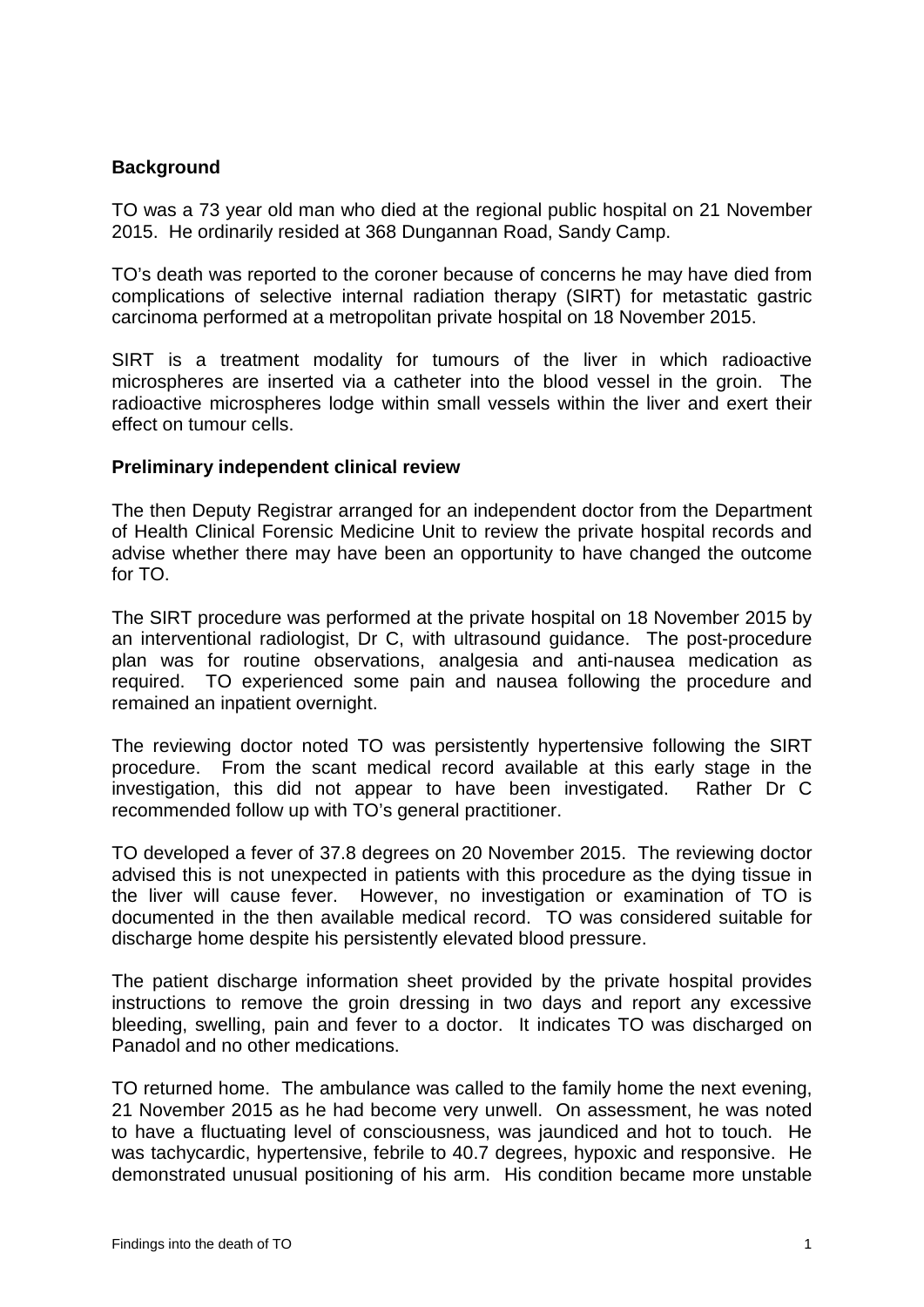enroute to St Vincent's Emergency Centre Toowoomba with decreasing level of consciousness so the ambulance was rerouted to the regional public hospital emergency department.

On arrival in the emergency department TO was unresponsive, tachycardic, febrile, hypertensive and hypoxic. He was noted to be jaundiced and his liver was palpable externally. He demonstrated some adverse neurological signs with increased tone of the muscles of the left upper and lower limb. This was followed by a drop in blood pressure and oxygen saturation which was corrected by intubation. Initial blood gas analysis showed a metabolic acidosis, elevated lactate and potassium.

He was to be commenced on intravenous antibiotics and transferred for CT scans of the head, abdomen and chest. However, he became acutely unwell with loss of cardiac output. Unfortunately despite emergency resuscitation efforts TO was unable to be revived.

The treating team attributed his death to multi organ dysfunction and disseminated coagulation as a consequence of sepsis and haemorrhage.

Having considered the then available clinical information, the reviewing doctor was concerned that TO had been discharged home following "novel" therapy with persistent hypertension and recent fever, and no apparent consideration for referral to a physician in the hospital.

On this basis, the Deputy Registrar declined to authorise the issue of the proposed cause of death certificate.

## **Autopsy findings**

Due to significant radiation exposure risks, a time limited external examination only and medical records review were performed at the John Tonge Centre on 27 November 2015. The final autopsy report issued on 28 June 2016. Post-mortem imaging excluded intracranial and intra-abdominal haemorrhage. The pathologist advised that without internal examination, the pathological process and cause of death could not be determined.

#### **Statement of interventional radiologist, Dr C**

I provided Dr C with an opportunity to respond to the issues raised by the reviewing doctor about the appropriateness of his management of TO.

Dr C helpfully explained the sequence of events by which TO came under his care:

- TO had been referred for consideration of liver directed therapies (SIRT) for metastatic gastrointestinal tumour by a consultant medical oncologist;
- TO had undergone a Whipple procedure performed at the Greenslopes Private Hospital on 12 June 2014 for a high risk gastrointestinal tumour. While there was no lymph node involvement or any evidence of lymphovascular or perineural invasion or any margin involvement, the medical oncologist had estimated an 86% chance of recurrence during long-term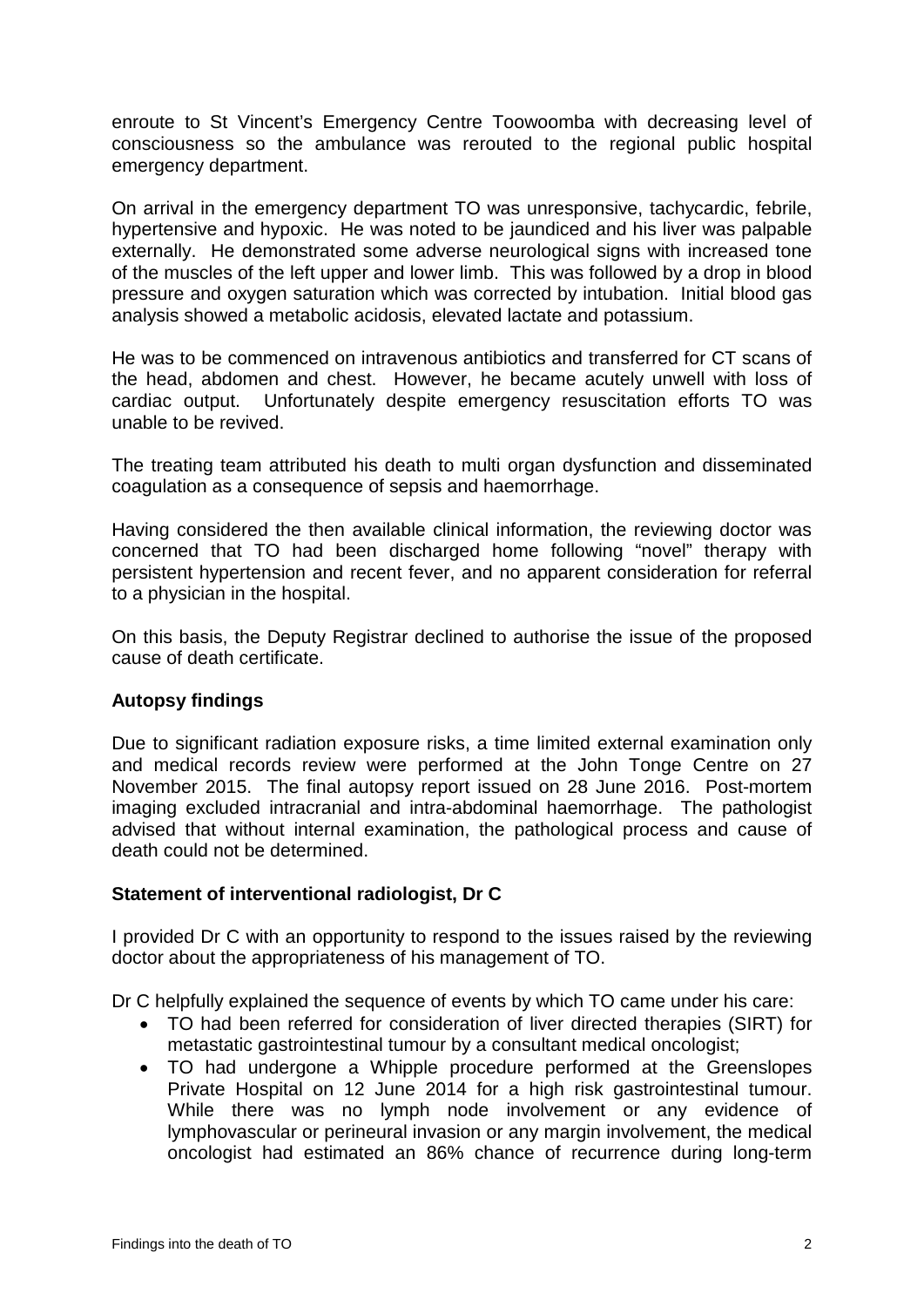follow up, based on the duodenal location of the tumour, its size (65mm) and the finding of 12 mitoses per 50hpfs;

- the plan was to give TO three years of adjuvant chemotherapy but he was completely unable to tolerate the chemotherapy agent. He was commenced on a surveillance protocol with three-monthly CT scans; and
- in October 2015, CT scan revealed new metastatic deposits throughout his liver. TO was noted to be pragmatic about the implications of this finding but eager to pursue any and all therapies. The medical oncologist commenced him on sunitinib.

Dr C first met with TO on 22 October 2015 for just over an hour. He says that consultation involved:

- his review of the CT images noting at least 40 new tumours (ranging in size from a few millimetres up to 23mm in diameter) which had appeared in the three months since the previous CT study;
- advising TO that while the "evidence for benefit" for this specific tumour was "not particularly robust", SIRT was a well proven, generally safe treatment used extensively for other metastatic tumours to the liver. He says he explained there had been several small trials which had shown significant survival benefit for SIRT treatment for gastrointestinal tumour but given Mr TO's disease was uncommon and usually responded well to chemotherapy, it had not been studied exhaustively;
- telling TO that given his tumours were very vascular (making them more likely to respond to treatment) and his disease seemed widespread and aggressive, he thought the whole liver in one sitting would be appropriate (and in keeping with normal practice) in order to attempt to slow down his disease progression – this was not offered as a cure but as a way to prolong his survival and slow down disease progression within the liver (but would not have any impact on any disease he might have outside the liver);
- advising TO the SIRT procedure is generally well tolerated by patients and usually has a minimal impact in terms of quality of life and time away from home – TO indicated he was interested in having this treatment;
- explaining the procedure in the following terms it involved an initial work up in hospital as a day procedure with an angiogram to map the blood supply to his liver and then administration of a special tracer to the liver to assess for abnormal flow to the lungs. If satisfactory, the treatment would be performed as a separate procedure involving at least an overnight admission. This procedure would involve another angiogram, positioning a catheter into the arteries to liver and delivering millions of tiny radioactive particles to the liver. These particles would get lodged in the small arteries feeding the tumour, where they stay permanently and preferentially deliver their radiation dose over a 1-2mm radius, killing the tumour;
- warning TO to expect some nausea and lethargy for a few weeks or so after the procedure and that he would be given medications (analgesia, antinausea and anti-reflux) to help with these symptoms. He says he mentioned that some patients get some mild fever and mild abdominal pain/discomfort is common but usually settles quickly;
- explaining the general risk of angiography associated with accessing the vessel (dissection, embolus, haematoma, surgery). He says they also discussed TO's variant anatomy (part of the supply to the liver coming from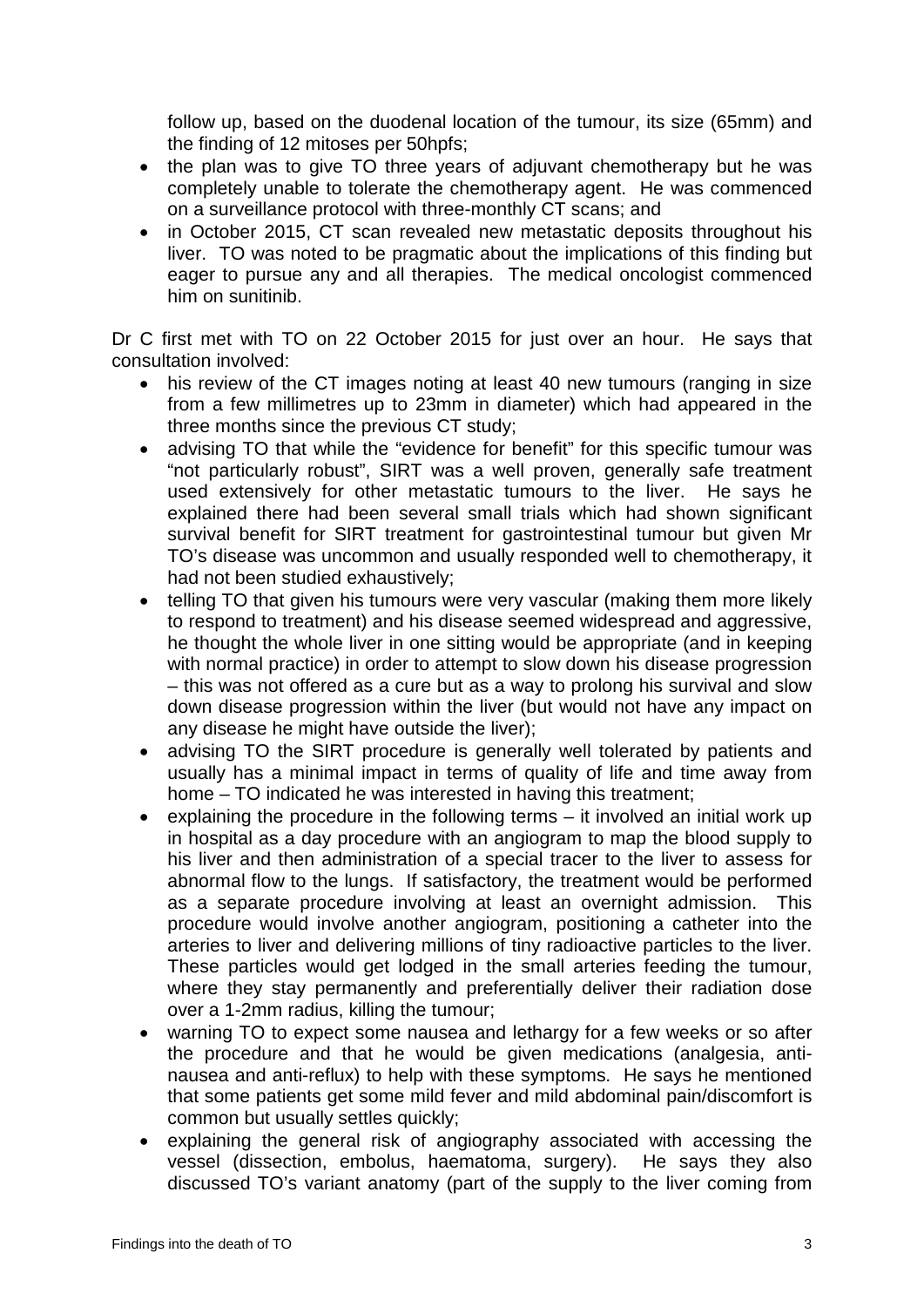the superior mesenteric artery, as evident on CT scan) and the fact that the altered anatomy after his Whipple procedure could work in their favour in terms of reducing the risk of non-target embolisation to other organs, particularly the stomach and gallbladder;

- discussing the risk of non-embolisation and the possibility of injury to other structures particularly the small bowel, which could be serious; and
- talking about damage to the liver from the radiation that may rarely be fatal but tended to occur in people with significantly more extensive disease and with less physiological reserve.

Dr C says he told TO this was a relatively new procedure and that he was also new to it but had done other similar procedures before and would have a very experienced colleague, Dr W, with him. He recalls TO seemed happy with this. He declined Dr C's offer to speak to his family who were in the waiting room.

Dr C's decision to treat TO with this therapy was made after reviewing the CT imaging and discussing the case with Dr W.

The SIRT work up was performed on 4 November 2015. The procedure and day admission were uneventful. Dr C says he noted TO's blood pressure was elevated at this time – it varied from baseline 167/87 up to 196/98 at the start of the procedure to 150/81 at the end of the procedure. He advised that while this is elevated, it is common to encounter readings in these ranges during procedures. He did not consider it to be dangerously high or a contraindication to proceeding with the treatment.

The dose to be administered was calculated via the online SIRTEX dose calculator which uses volume measurements (whole liver volume and tumour volume based on the CT images), height and weight, Tc99 MAA lung shunt value (estimated to be at 4%) to estimate the dose required. The online calculator gave a dose of 1.6GBq which Dr W advised to increase to 1.8GBq, based on his observation that some activity always remains in the delivery system. Dr C says he divided the dose based on an estimation of the volume of liver supplied by the segment 5/8 artery from the superior mesenteric artery which was well demarcated via the common hepatic injection flat panel CT performed at the time of the work up.

Dr C described the SIRT treatment performed on 18 November as uneventful. He went through the consent process with TO again in the bed bay. Dr W was in the room observing the procedure. TO had been admitted under Dr W on this occasion.

Dr C describes the procedure as proceeding as follows:

- the right common femoral artery was accessed under ultrasound quidance with a 4 French sheath placed;
- the dose was delivered via a co-axial microcatheter from stable right and left hepatic artery and accessory right segment 5/8 vessels under fluoroscopic control, with no evidence of reflux or non-target embolization;
- he again noted TO's blood pressure was elevated from 212/93 (single reading) at the start to 163/91 at the end of the procedure – he interpreted the higher readings as reflecting anxiety and discomfort; and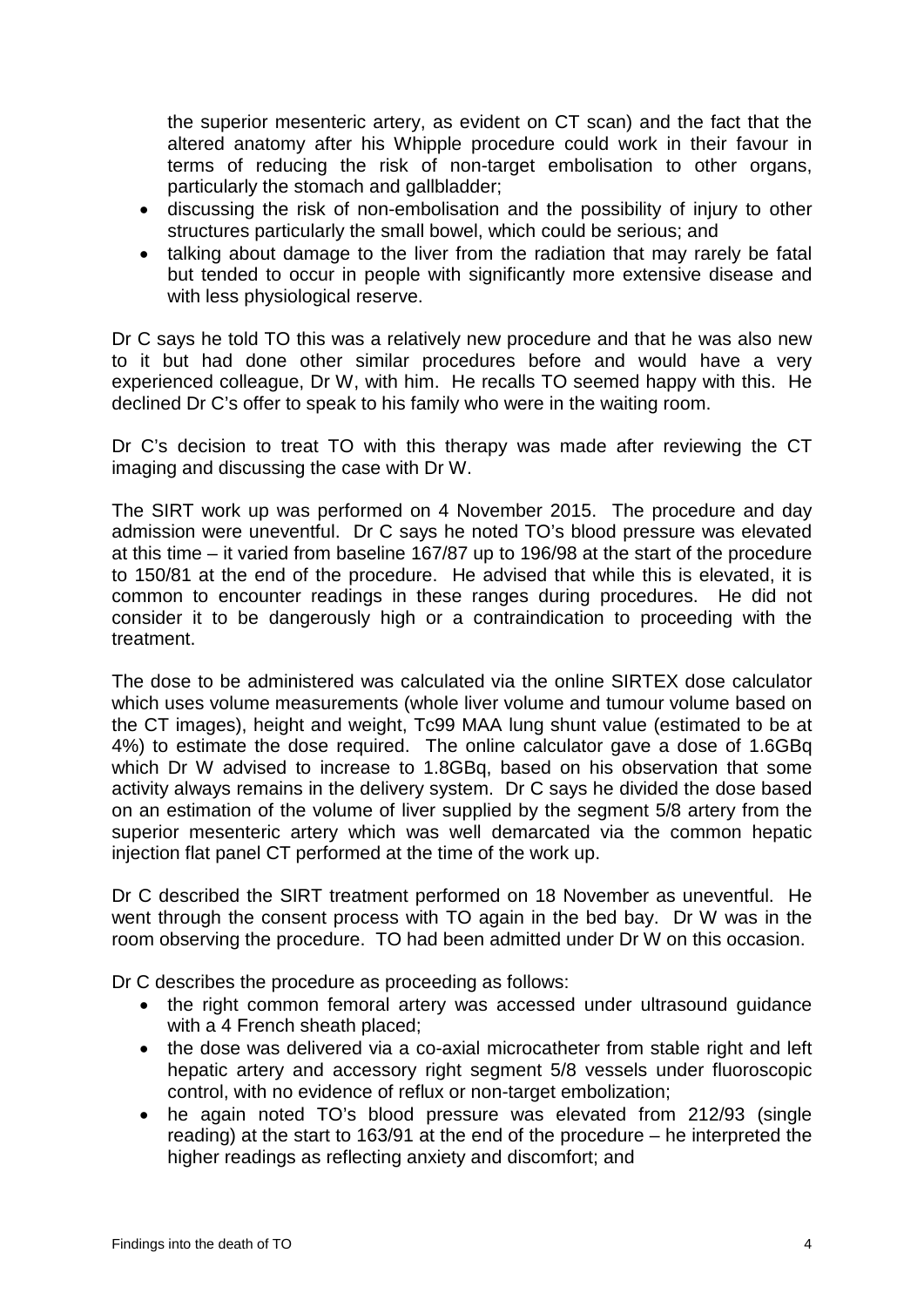• TO's blood pressure quickly settled to an acceptable level once he received some sedation – Dr C did not consider this to be a contraindication to proceeding with the treatment.

TO had pain in the post-procedure period which was expected and consistent with normal post-procedure events. It settled with some analgesia. He had some nausea and vomiting overnight. Dr W was contacted and ordered fluids and anti-emetics with good effect.

Dr C says he spoke with TO and the nursing staff and decided to keep him in hospital for another day to ensure his nausea settled to a manageable level.

TO tolerated breakfast the next morning and his pain continued to improve but he had ongoing nausea.

Dr C spoke to him prior to discharge on 20 November about follow up blood tests in one month. He says they discussed strategies for dealing with the nausea and maintaining a good oral intake. He says he told TO his blood pressure had been high over this admission and at the initial work up and he may need antihypertensive medication at some stage if it failed to return to normal once he was out of the hospital environment. He says he advised TO to follow this up with his general practitioner, which TO reportedly agreed to do.

Dr C acknowledges he was aware that TO was hypertensive and his blood pressure had fluctuated during both the workup and treatment admissions, and with some exceptions ranged from around 180 – 160 systolic. While this was high, it did not seem dangerously high and he did not consider it posed an imminent or short term danger to TO's health. Consequently, he felt this would be most appropriately dealt with in the outpatient setting by TO's general practitioner.

Dr C's statement did not address the reviewing doctor's concerns about TO having been discharged with a fever.

#### **Private hospital clinical review outcomes**

The care provided to TO at the private hospital was considered by the hospital's Quality Assurance Committee. I am advised that the committee members did not have any concerns about the care he received and did not recommend any system modifications.

#### **Independent expert opinion**

I obtained an expert opinion about the management of TO's SIRT and its contribution to his death from A/Professor Lourens Bester, an interventional radiologist from New South Wales with significant experience in performing SIRT since 2004.

A/Professor Bester explained that as at 2015, SIRT was no longer an experimental treatment as it had been in use for the treatment of colorectal cancer since obtaining regulatory approval in 2004. SIRT in secondary liver cancer is used mainly as a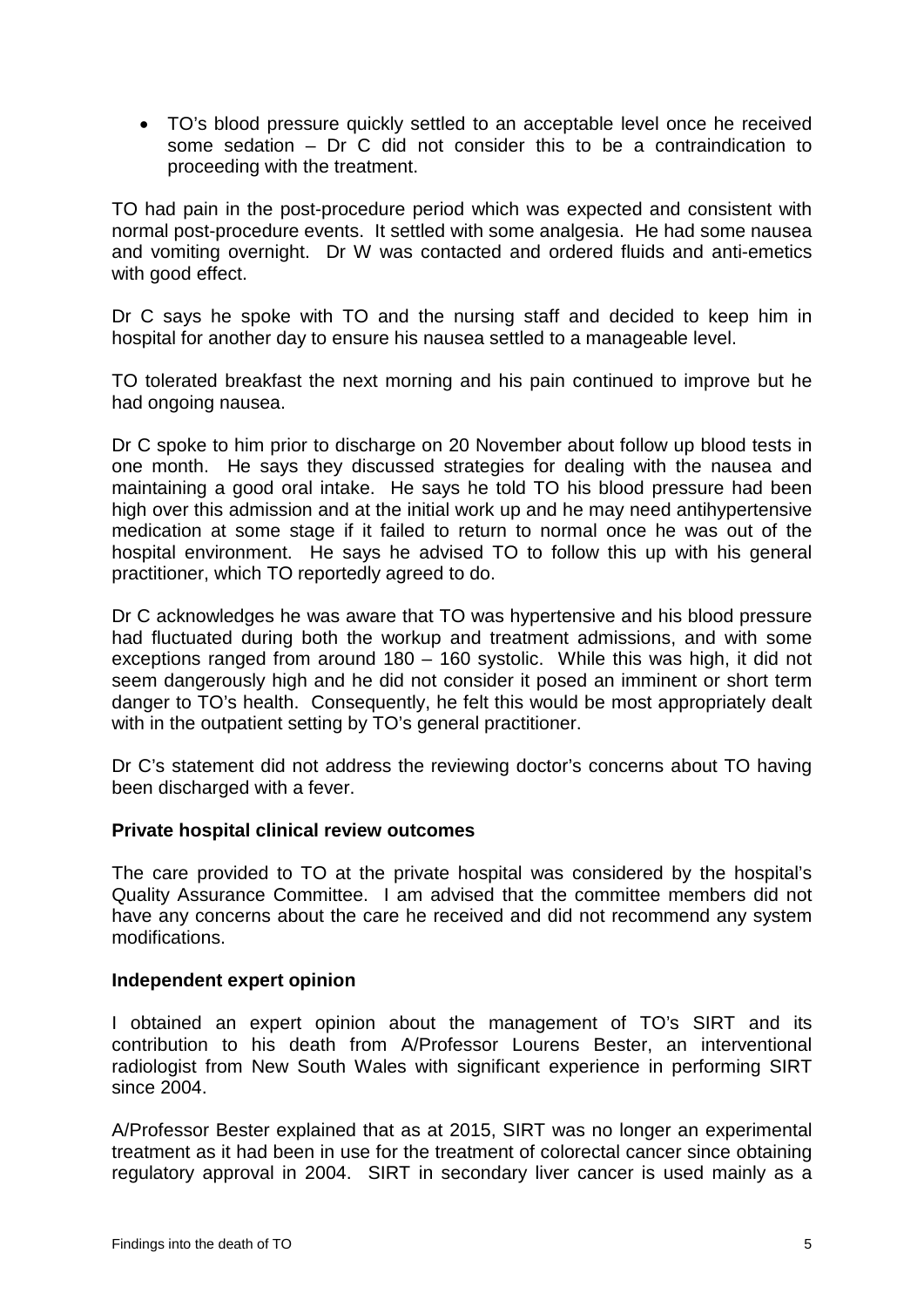salvage treatment when all chemotherapeutic agents used have failed. Consequently, most of the patients treated have limited life expectancy if they were offered best supportive care only but SIRT can improve their overall life expectancy substantially.

A/Professor Bester was satisfied TO satisfied the clinical criteria for suitability for SIRT.

He considered several factors that can influence the outcome of SIRT:

- 1. The patient's performance status to meet the clinical criteria for SIRT, TO's ECOG needed to have been 0-2. Although this is not referenced in the medical oncologist's referral to Dr C, A/Professor Bester presumed the medical oncologist would not have referred him for treatment if he was outside this range.
- 2. Previous Whipple procedure with an increased risk of infection TO had undergone this procedure in 2014. It can increase the infection risk when SIRT is performed as it creates direct communication between the bowel and the common bile duct. The biliary tree gets colonised by gram negative bacteria as a result of this communication and violation of the sphincter of Oddi.
- 3. Prophylactic antibiotic cover before, during and after SIRT procedure A/Professor Bester advised that he normally administers Ciprofloxacin and Metronidazole before, during and after the SIRT procedure.
- 4. Tumour necrosis SIRT causes necrosis of the tumour, a process that starts almost immediately post-SIRT. A/Professor Bester considered this may explain the slight rise in TO's temperature post-procedure (37.8). He describes a temperature of this level as not unusual post-SIRT. He considered that in TO's case, because of the previous Whipple procedure, biliary sepsis would have been in the differential diagnosis and for this reason antibiotic cover would have been appropriate.
- 5. He was satisfied TO did not go into liver failure post-SIRT as his liver function tests on 19 November 2015 showed only an increase in the bilirubin (25, up from 14) while the rest of the values were almost the same as pre-procedure.
- 6. Radiation Induced Liver Disease this is associated with damage to the sinusoids in the liver and usually presents 6-8 weeks after SIRT. As such TO did not have time to develop this condition.

Noting that TO arrived at the regional public hospital emergency department with a temperate of 40.7 degrees and in shock, A/Professor Bester considered that TO died from gram negative septic shock which was facilitated by the Whipple procedure and the necrotic tumour tissue in the liver. He suggests the use of prophylactic antibiotics before, during and after SIRT may have prevented TO's death.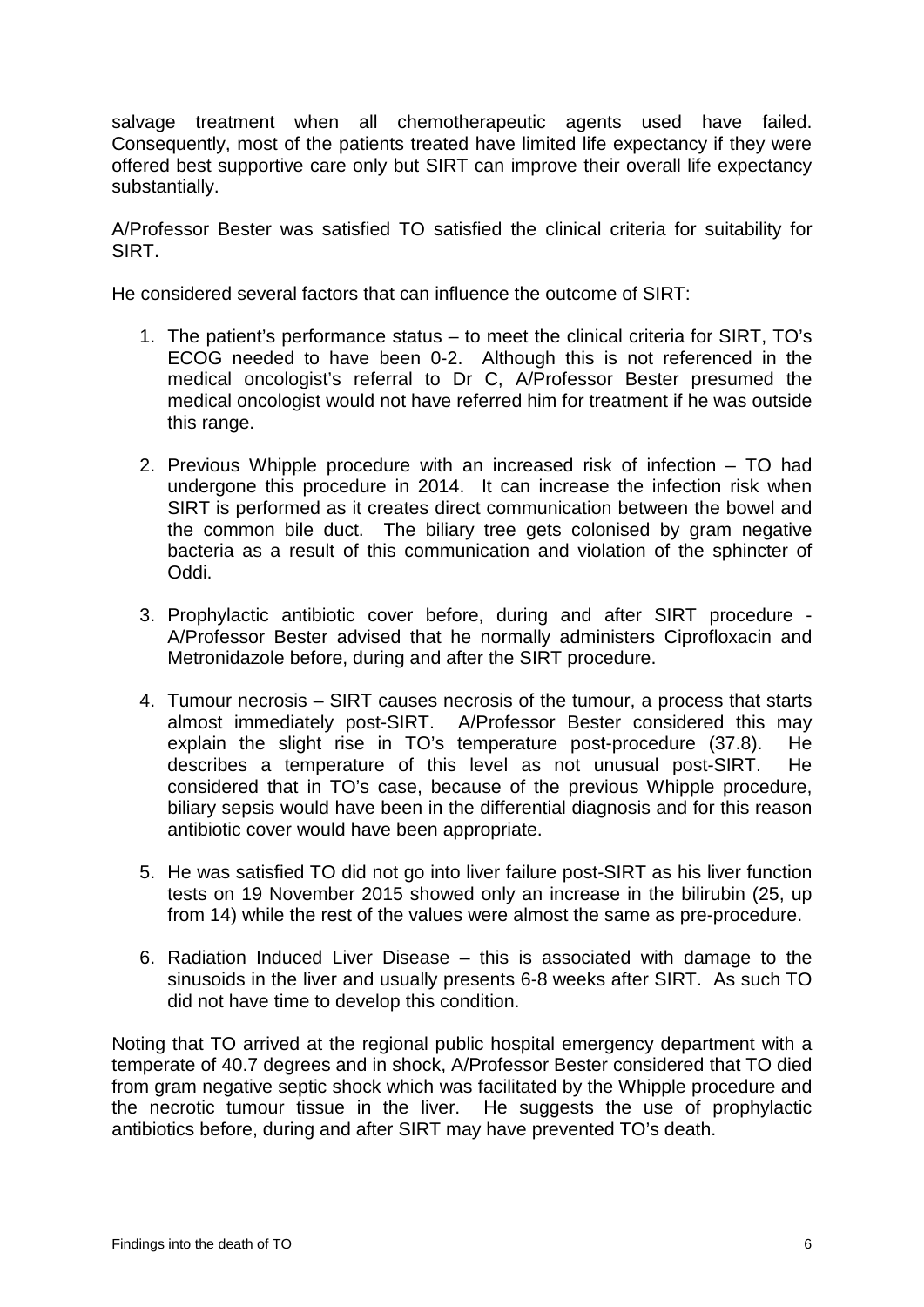#### **Dr C's response**

I provided Dr C with an opportunity to consider and respond to the issues raised by A/Professor Bester. I received Dr C's further statement on 5 October 2017.

He performed the SIRT procedure on TO as the second of three proctored cases coordinated through the Sirtex company. His proctor was Dr W, who he describes as one of the most experienced and respected operators in Australia regarding radioembolisation of liver tumours ("perhaps second only to A/Professor Bester"), and the most experienced operator in Queensland.

Dr C explained that prior to performing the SIRT on TO, he had done what he felt was an extensive clinical literature review, concentrating predominantly on the technical aspects of the procedure, recognising potential anatomical pitfalls and the treatment of TO's tumour type, which was an uncommon type of primary tumour to treat with SIRT.

He acknowledges that despite this, he did not fully appreciate the significance of the previous Whipple procedure and the subsequently increased risk of sepsis. He described it as a reasonably uncommon scenario to perform this procedure on post-Whipple procedure patients. He explained SIRT as a palliative procedure associated with a small but real risk of procedure related death (citing about 1%) which he says had been discussed in his consultation with TO.

Dr C expected TO's synthetic function to be normal as he had only had a short burst of a poorly tolerated chemotherapy agent. TO's main issue was untreated rapidly progressive liver disease and not diffuse parenchymal liver disease.

Dr C had reviewed the case with Dr W after his initial consultation with TO – they reviewed the CT imaging, noting the extensive liver dominant disease and rapid disease progression and the post-surgical changes. He advises that no written protocols were available regarding antibiotics at their institution. They discussed the expected tumour response and decided to proceed with the workup.

Neither Dr C nor Dr W considered antibiotics at the time of the SIRT procedure or earlier. With the benefit of hindsight, and after considerable discussion with his clinical colleagues, Dr C agreed that the omission of antibiotic prophylaxis may have contributed to TO's death. He offered his sincere condolences to TO's family and apologised for this omission.

#### **Findings required by** *Coroners Act 2003***, s.45**

| Identity of the deceased: | [de-identified for publication purposes]                                                                                                                                                                                                                                                                             |
|---------------------------|----------------------------------------------------------------------------------------------------------------------------------------------------------------------------------------------------------------------------------------------------------------------------------------------------------------------|
| How he died:              | TO died from complications of selective internal<br>radiation therapy (SIRT) for metastatic gastric<br>carcinoma performed at a metropolitan private<br>hospital on 18 November 2015. This procedure was<br>performed not as a cure but with the hope it may<br>prolong his survival and slow down the rapid disease |